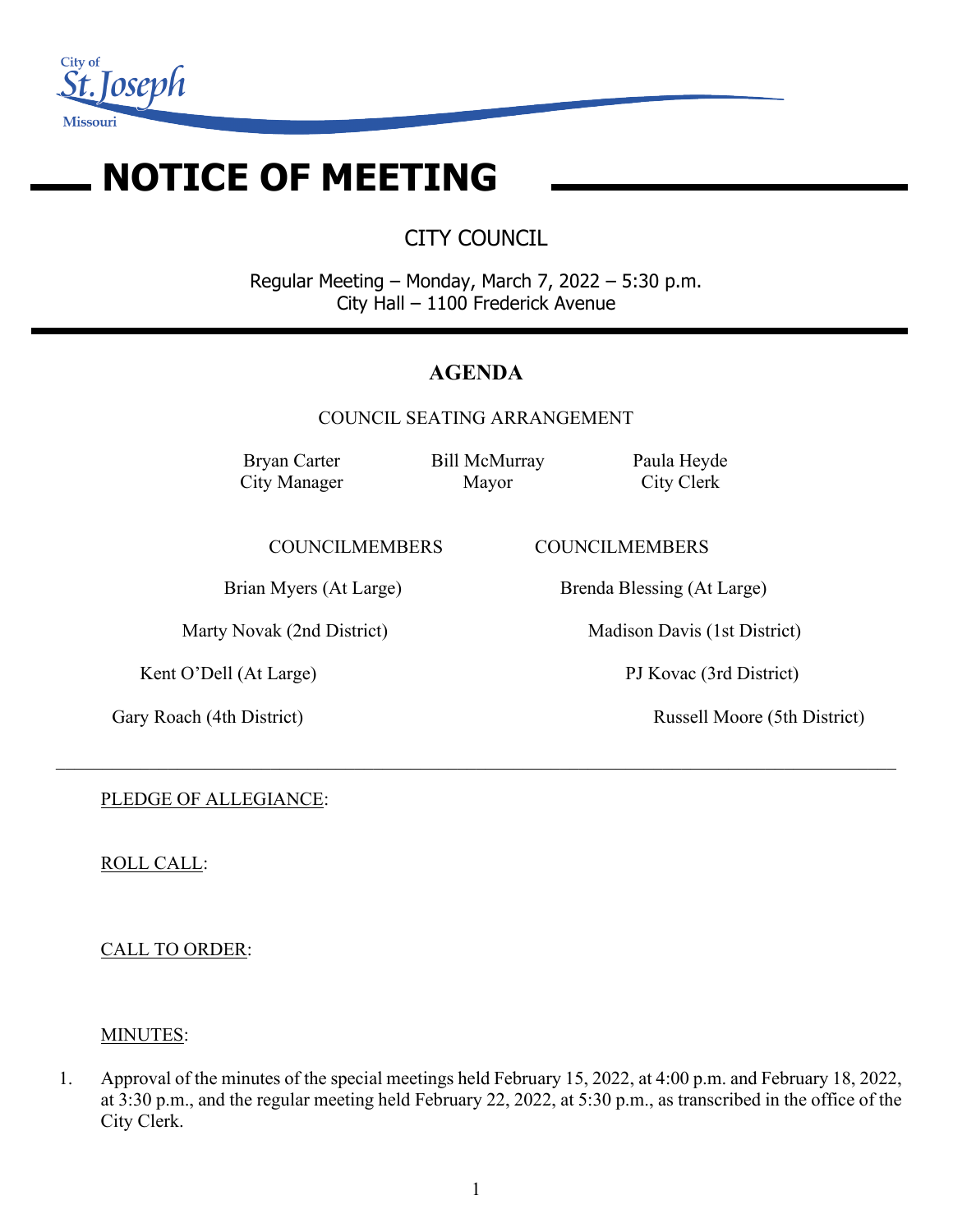### SPECIAL RECOGNITIONS:

2. Special Recognition Award - Jay Greiner

## ACCEPTANCE OF AGENDA:

### CONSENT AGENDA:

#### Nominations and Appointments:

- 3. Filed 2/22/22: Mayor McMurray nominates Gary Westcott, Jr., 1225 N. 10th Street, to serve as a member of the Tourism Commission for a term expiring March 13, 2025; he is being reappointed.
- 4. Filed 2/22/22: Mayor McMurray nominates James Lehr, #2 Antilles Drive, to serve as a member of the Tourism Commission for a term expiring March 13, 2025; he is being reappointed.
- 5. Filed 2/23/22: Councilmember Myers nominates Rebecca Thacker, 624 N. 7th Street, to serve as a member of the Downtown Review Board for a term expiring February 25, 2025; she is being reappointed.
- 6. Filed 2/23/22: Councilmember Myers nominates Ron J. Olinger, 3008 Hirter Drive, to serve as a member of the Downtown Review Board for a term expiring March 7, 2025; he is replacing Dana Massin, whose term has expired.

#### Bills for Passage:

7. A Bill (#1486-18) sponsored by Councilmember O'Dell amending Chapter 7 "Buildings and Building Regulations" of the Code of Ordinances to increase fees for building, plumbing, mechanical and electrical work and building trade licenses.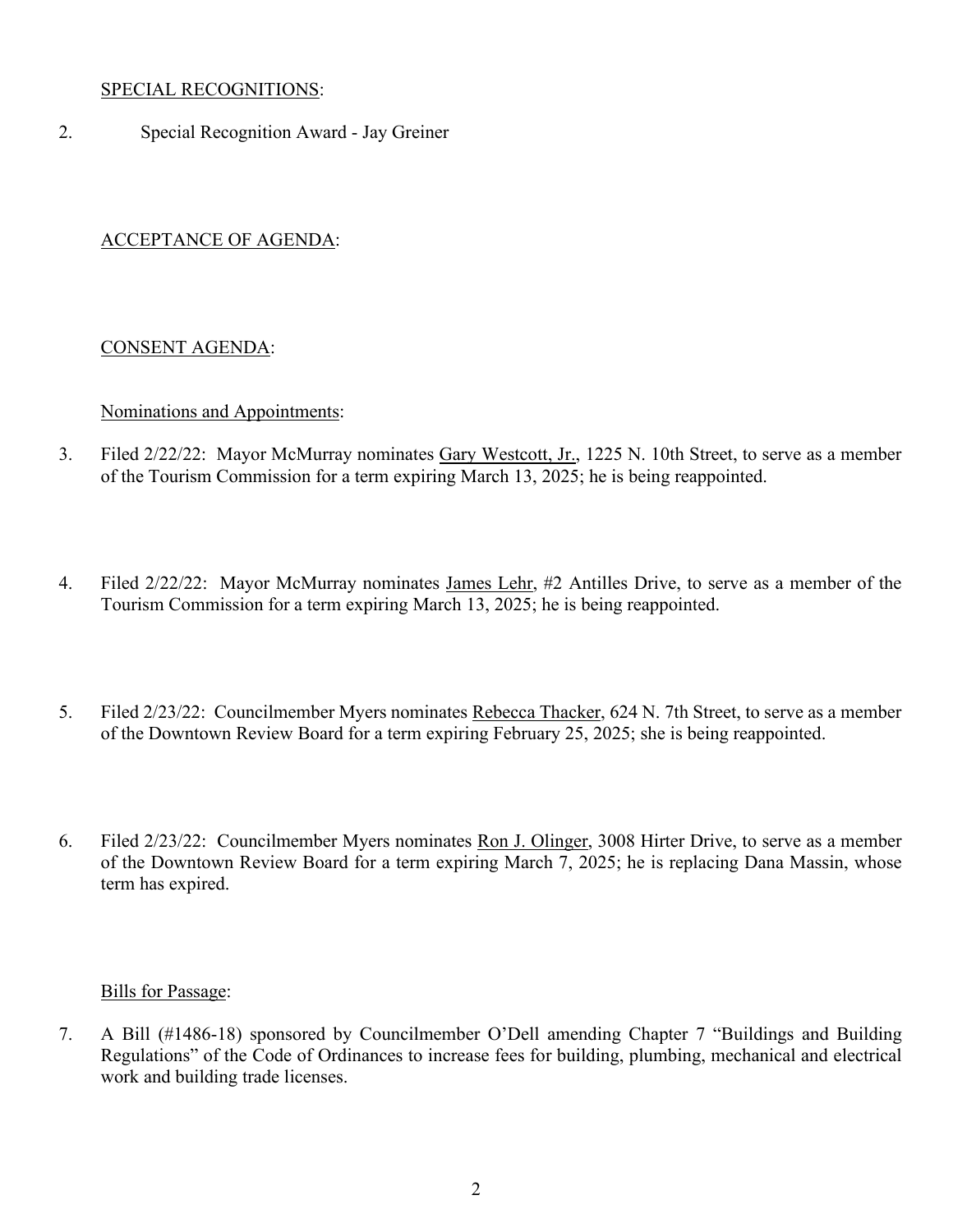#### CONSENT AGENDA: Bills for Passage: (Cont'd)

- 8. A Bill (#1475-18) sponsored by Councilmember O'Dell authorizing an amendment to Chapter 11 of the Code of Ordinances to add a new Article III entitled "Urban Homestead Program" to establish an Urban Homestead Program to assist with revitalization and community appearance and the creation of an Urban Homestead Agency Board.
- 9. A Bill (#1477-18) sponsored by Councilmember O'Dell approving the amended final plat entitled "Love's 235 Subdivision" a major subdivision consisting of one (1) lot located at 4601 South Leonard Road, as requested by Herrold Willis, agent of Chiploa Engineering Group on behalf of Love's Travel Stop and Country Stores.
- 10. A Bill (#1478-18) sponsored by Councilmember O'Dell approving the final plat entitled "Dave's Diesel," a major subdivision consisting of one (1) lot proposed for the property located at 4702 South 169 Highway, as requested by Dave Gach.
- 11. A Bill (#1473-18) sponsored by Councilmember Davis authorizing the execution and submittal of the Federal Transit Administration (FTA) Federal Fiscal Year 2022 Certifications and Assurances and the Section 5307 Grant to provide transit operating assistance in the approximate amount of \$2,033,651.00 for Federal Fiscal Year 2022.
- 12. A Bill (#1479-18) sponsored by Councilmember Kovac authorizing execution of a Lump Sum Contract with Central Disposal Service in an amount of \$35,862.71 and an amendment to the Parks Maintenance Fund budget in an amount of \$17,000.00 for the Hyde Park Gateway Project.
- 13. A Bill (#1480-18) sponsored by Councilmember Davis authorizing the execution of purchase agreements and acceptance of Warranty Deeds for real property located at 3801 Waterworks Road from Savannah Investments, Inc. in the amount of \$36,479.73 and 4302 Huntoon Road from Missouri-American Water Company in the amount of \$60,000.00 and an amendment to the 2011 Transient Guest Tax Fund budget in the amount of \$96,480.00 for the River Bluff Bike Trail Project.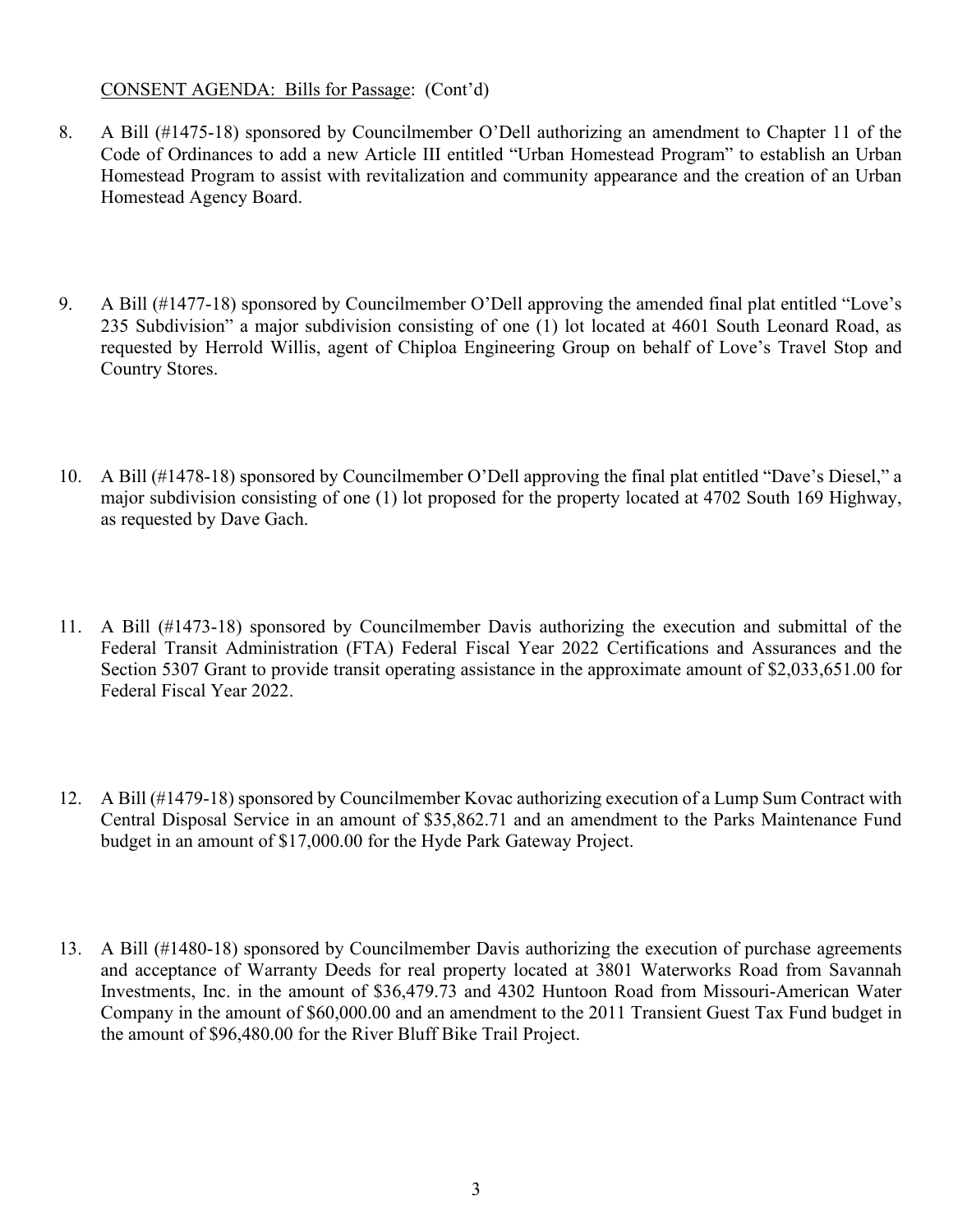### CONSENT AGENDA: Bills for Passage: (Cont'd)

- 14. A Bill (#1481-18) sponsored by Councilmember Kovac authorizing the execution of a Concession and Facility Licenses Agreement with Midland Empire Sports Association, (MESA) in the amount of \$250.00 per season for MESA to operate concessions and associated areas at Drake Softball Complex for the 2022 MESA season.
- 15. A Bill (#1484-18) sponsored by Councilmember Kovac authorizing execution of a two-year Professional Services Agreement with VanZino's to provide a full-service concession operation at the St. Joseph Civic Arena.

### Resolutions for Adoption:

- 16. A Resolution (#1491-18) authorizing execution of an Amended Funding Agreement with Bartlett Center to allocate additional American Rescue Plan Act (ARPA) funds in the amount of \$50,000.00 to provide relief from losses and extra expenses associated with the COVID pandemic.
- 17. A Resolution (#1493-18) authorizing the filing of an application with the Missouri Department of Transportation, Traffic and Highway Safety Division, and the execution of a City Council authorization, for obtaining a Hazardous Moving Violation Grant in the amount of \$22,483.00; a Youth Alcohol Enforcement Program in the amount of \$46,320.00; and a DWI Saturation Patrol Enforcement Grant in the amount of \$4,416.00 for a total grant amount of \$73,219.00.
- 18. A Resolution (#1495-18) authorizing the execution of a Housing Rehabilitation Contract with Virgil Grossman, a single person (Owner), and REA Contracting, LLC (Contractor) for a housing rehabilitation project at 3319 Ferndale Avenue for a total amount not to exceed \$27,493.
- 19. A Resolution (#1498-18) authorizing the execution of Work Order Number ROB22-02 for replacement of the upper portion of the Missouri Theater roof using Parks Sales Tax Funds in an amount not to exceed \$319,960.00, utilizing the Master Agreement for on-call Roofing & Maintenance Services with Roberts Roofing Co., Inc.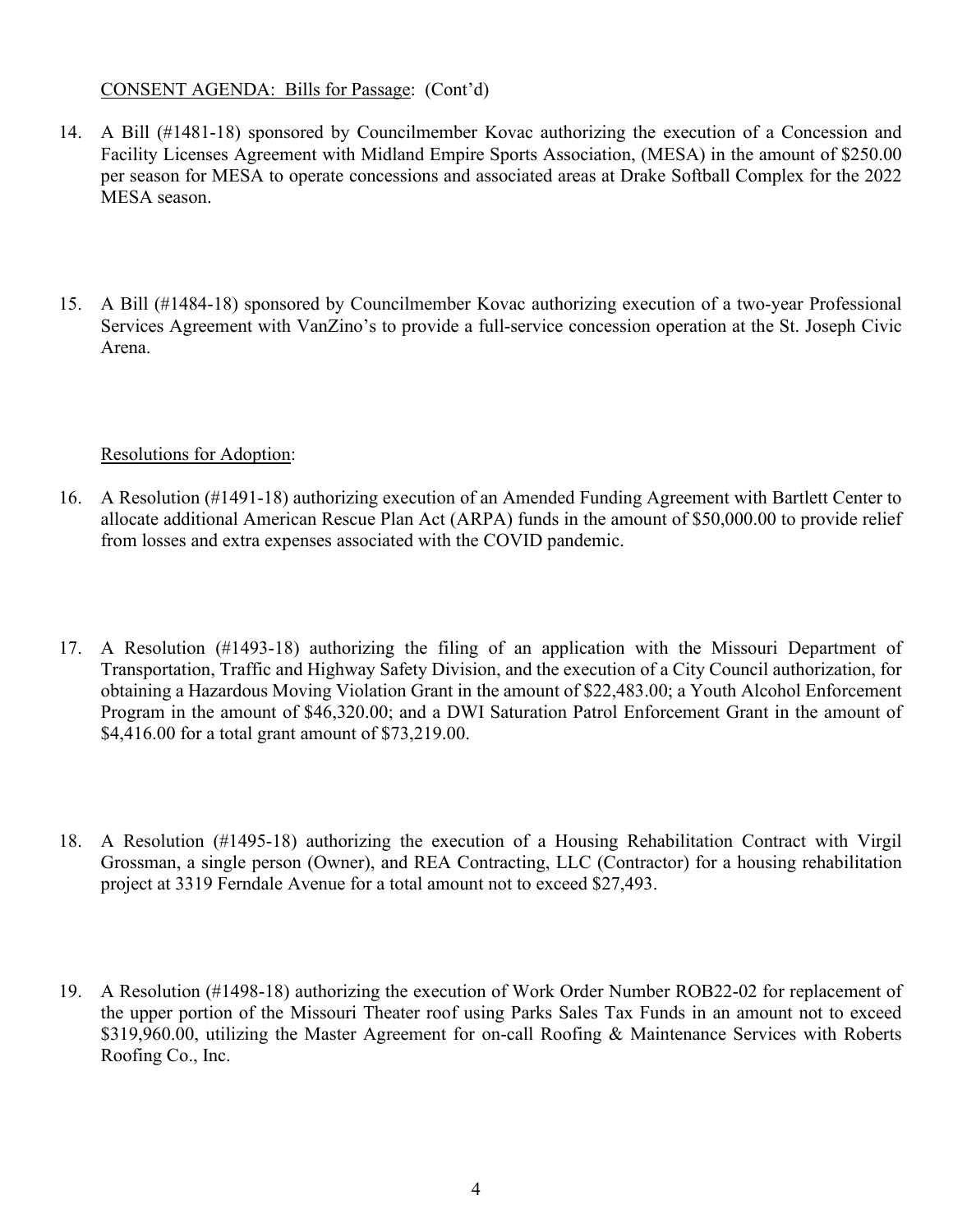## CONSENT AGENDA: Resolutions for Adoption: (Cont'd)

- 20. A Resolution (#1499-18) authorizing employees to be hired within the wage range applicable to their positions rather than at reduced probationary rates.
- 21. A Resolution (#1500-18) authorizing the City of St. Joseph, Missouri, (herein referred to as this "Governmental Unit") to join with the State of Missouri and other local governmental units as a participant in the Missouri state-local government opioid litigation Memorandum of Understanding (the "MOU") and any subsequent formal agreements necessary to implement the MOU, including but not limited to, the subdivision settlement participation forms(s) in Exhibit K of the Distributor Settlement Agreement and the Janssen Settlement Agreement.

#### \* \* \* \* \* \* \* \* \* \* \* \* END OF CONSENT AGENDA \* \* \* \* \* \* \* \* \* \* \* \* \* \* \*

## NOMINATIONS AND APPOINTMENTS:

None.

### BILLS FOR PASSAGE:

None.

# EMERGENCY BILL FOR PASSAGE:

None.

# RESOLUTIONS FOR ADOPTION:

None.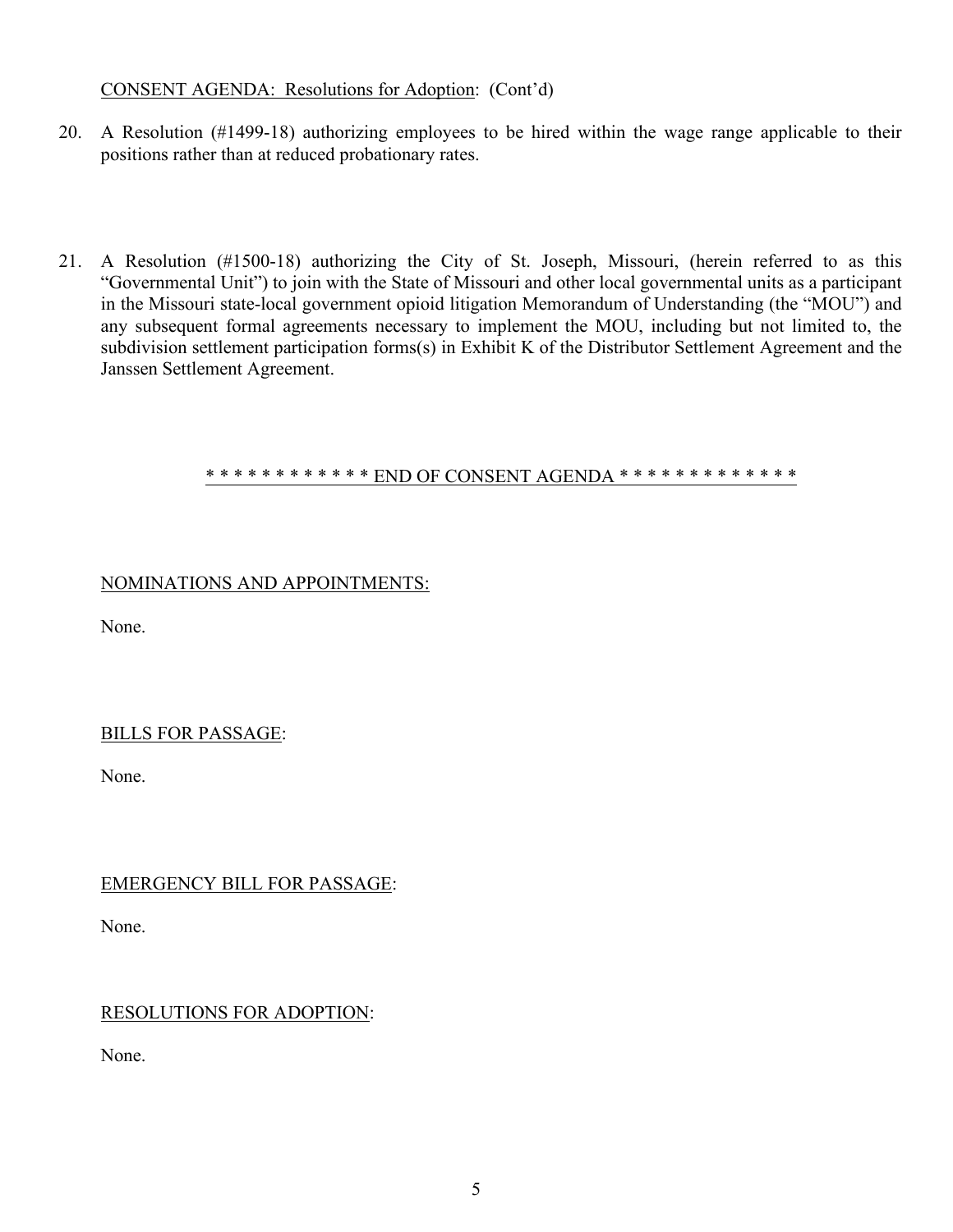## BILLS FOR FIRST READING:

- 22. A Bill (#1488-18) sponsored by Councilmember O'Dell abating demolition and trash and debris liens and administrative penalties in the amount of \$3,606.00 plus applicable interest and penalties on the property located at 812 Rhudy Street.
- 23. A Bill (#1489-18) sponsored by Councilmember Moore authorizing an amendment to the Police Department budget in the General Fund and execution of a contract with the St. Joseph Youth Alliance in the amount of \$17,400.00 to provide alcohol and electronic cigarette enforcement and compliance checks.
- 24. A Bill (#1490-18) sponsored by Councilmember Moore authorizing an amendment to the Police Department budget in the General Fund to roll forward insurance proceeds in the amount of \$32,340.00 received for a damaged police vehicle.
- 25. A Bill (#1492-18) sponsored by Councilmember O'Dell approving a plan for an industrial development project for Clarios, LLC, a Wisconsin Limited Liability Company, consisting of the acquisition and installation of certain personal property and equipment at the company's manufacturing facility; authorizing the City of St. Joseph, Missouri, to issue its Taxable Industrial Development Revenue Bonds (Clarios, LLC Project) Series 2022, in a principal amount not to exceed \$25,000,000 to finance the costs of such project; authorizing and approving certain documents; and authorizing certain other actions in connection with the issuance of the bonds.
- 26. A Bill (#1494-18) sponsored by Mayor McMurray and Councilmember Novak amending Section 2-631 of Chapter 2 "Administrative Code" of the Code of Ordinances titled "Established, Membership" to allow individuals to serve a second term on the Community Police Advisory Committee.
- 27. A Bill (#1496-18) sponsored by Councilmember O'Dell authorizing an amendment to the American Rescue Plan Act (ARPA) Fund budget and the execution of an agreement with Baker Tilly in the amount of \$26,000 for services related to the review and evaluation of projects for which ARPA funding has been requested to ensure the eligible use of funds in accordance with federal requirements.
- 28. A Bill (#1497-18) sponsored by Councilmember Moore authorizing the execution of an agreement with the County of Buchanan for the provision of City Communication Center Services for dispatch of county personnel in the amount of \$422,605.56 for a one-year term beginning January 1, 2022.
- 29. A Bill (#1501-18) sponsored by Councilmember Kovac authorizing the amendment to the Parks Sales Tax Fund budget to accept revenues and recognize expenditures associated with the half cent sales tax for improvements throughout the Parks System in the amount of \$9,076,147.00.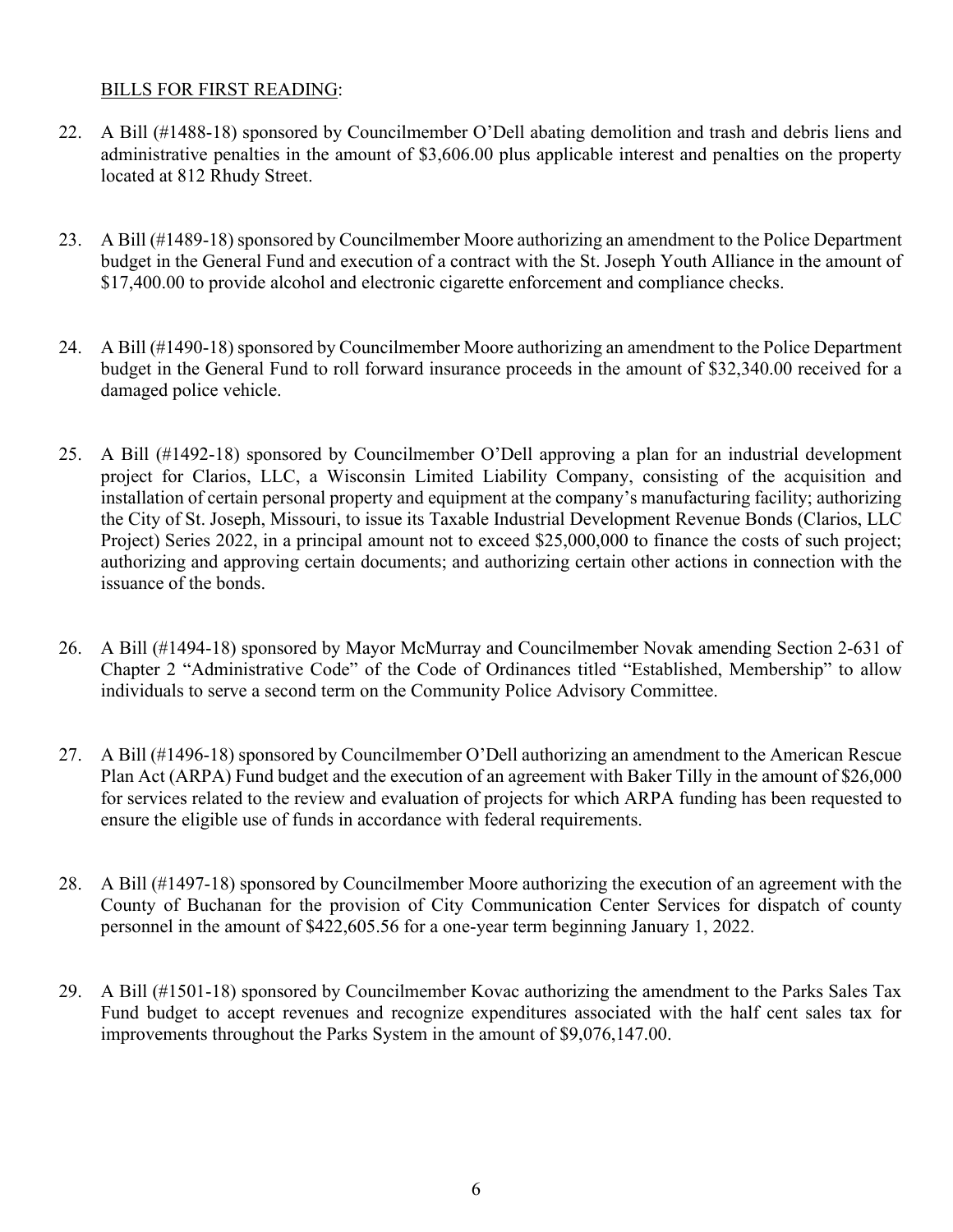### BILLS FOR FIRST READING: (Cont'd)

- 30. A Bill (#1502-18) sponsored by Councilmember Davis authorizing an amendment to the Public Safety Tax Fund to budget funds received from the Buchanan County Sheriff's Office in the amount of \$14,035.00 to be used towards the purchase of electronic crimes software for the Police Department and authorizing the purchase of the software for the total amount of \$28,070.00.
- 31 A Bill (#1503-18) sponsored by Councilmember Blessing authorizing execution of an agreement with Baker Tilly US, LLP, and amendment to the General Fund in the amount of \$14,750.00 to update the City's classification and compensation study at a cost of \$27,250.00.

### REPORTS OF BOARDS & COMMISSIONS:

- 32. Filed 2/24/22: Minutes of the Library Board of Trustees meeting held February 16, 2022, at 6:30 p.m., at the Washington Park Library, 1821 N. 3rd Street.
- 33. Filed 2/25/22: Minutes of the Zoning Board of Adjustment meeting held February 22, 2022, at 4:00 p.m., in the Council Chamber at City Hall.
- 34. Filed 2/25/22: Minutes of the Planning Commission Work Session held February 24, 2022, at 4:00 p.m., in the 4th Floor Conference Room at City Hall.
- 35. Filed 2/25/22: Minutes of the Planning Commission meeting held February 24, 2022, at 5:30 p.m., in the Council Chamber at City Hall.
- 36. Filed 3/2/22: Minutes of the Landmark Commission meeting held February 1, 2022, at 5:30 p.m. in the Council Chamber at City Hall.

### WORK SESSION MINUTES – CITY CLERK'S OFFICE:

37. Filed 2/25/22: Minutes of the Council Work Session held February 22, 2022, at 4:30 p.m., in the 4th Floor Conference Room at City Hall.

### REPORTS & RECOMMENDATIONS OF THE CITY MANAGER:

None.

# DELEGATIONS, PETITIONS:

None.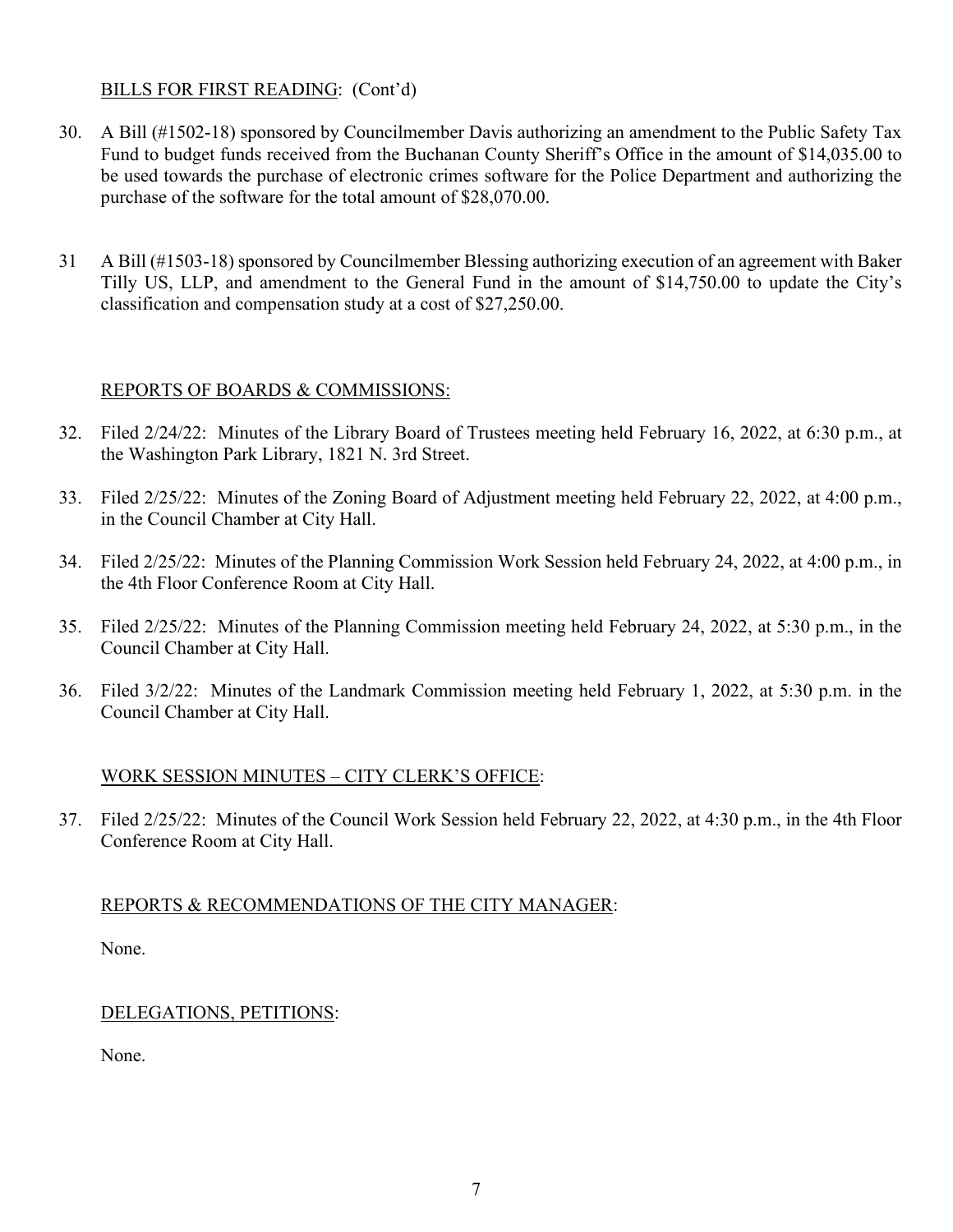#### COMMUNICATIONS:

- 38. Filed 2/16/22: Minutes of the St. Joseph Museums Bi-Monthly Board meeting held January 20, 2022, at 6:00 p.m., at St. Joseph Museums, 3406 Frederick Avenue.
- 39. Filed 2/17/22: Minutes of the Police Pension Board meeting held January 19, 2022, at 4:00 p.m. in the 1st Floor Conference Room at City Hall.
- 40. Filed 2/22/22: Minutes of the Sustainable Environment Advisory Committee (SEAC) meeting held January 26, 2022, at 3:30 p.m., in the 1st Floor Conference Room at City Hall.
- 41. Filed 2/22/22: St. Joseph Transit Report, December 2021.
- 42. Filed 2/22/22: St. Joseph Transit Report, January 2022.
- 43. Filed 2/22/22: Police Department Monthly Activity Report Highlights, January 2022.
- 44. Filed 2/22/22: Health Department Monthly Statistical Report, January 2022.
- 45. Filed 2/23/22: Minutes of the Mayor's Blue Ribbon Audit Advisory Committee meeting held February 23, 2022, at 12:30 p.m., in the 4th Floor Conference Room at City Hall.
- 46. Filed 2/23/22: Memorandum from Terri Craig, Police Records Division Supervisor, in re: Disposition List.
- 47. Filed 2/24/22: Email from Allison Tschannen, 1301 S. Noyes Blvd., in re: Resignation from the Zoning Board of Adjustment.
- 48. Filed 2/23/22: Memorandum from Laurie Tietjen, Finance Director, in re: January FY 2022 Financial Report.
- 49. Filed 2/25/22: Minutes of the St. Joseph Museums Programming Committee meeting held January 4, 2022, at 1:30 p.m., at St. Joseph Museums 3406 Frederick Avenue.
- 50. Filed 2/28/22: Minutes of the St. Joseph Museums Black Archives Museum Committee meeting held February 1, 2022, at 3:00 p.m., at St. Joseph Museums, 3406 Frederick Avenue.
- 51. Filed 3/1/22: Letter from Mary Baack Garvey, Buchanan County Clerk/Election Authority, in re: Estimated cost of the General Municipal Election to be held on April 5, 2022 (\$18,494.29).
- 52. Filed 3/1/22: Parks, Recreation and Civic Facilities Department Annual Report, 2021.
- 53. Filed 3/2/22: Municipal Division Summary Reporting Form, February 2022.
- 54. Filed 3/2/22: Minutes of the Mayor's Blue Ribbon Citizens Crime Advisory Committee meeting held December 6, 2021, at 12:30 p.m., in the 4th Floor Conference Room at City Hall.